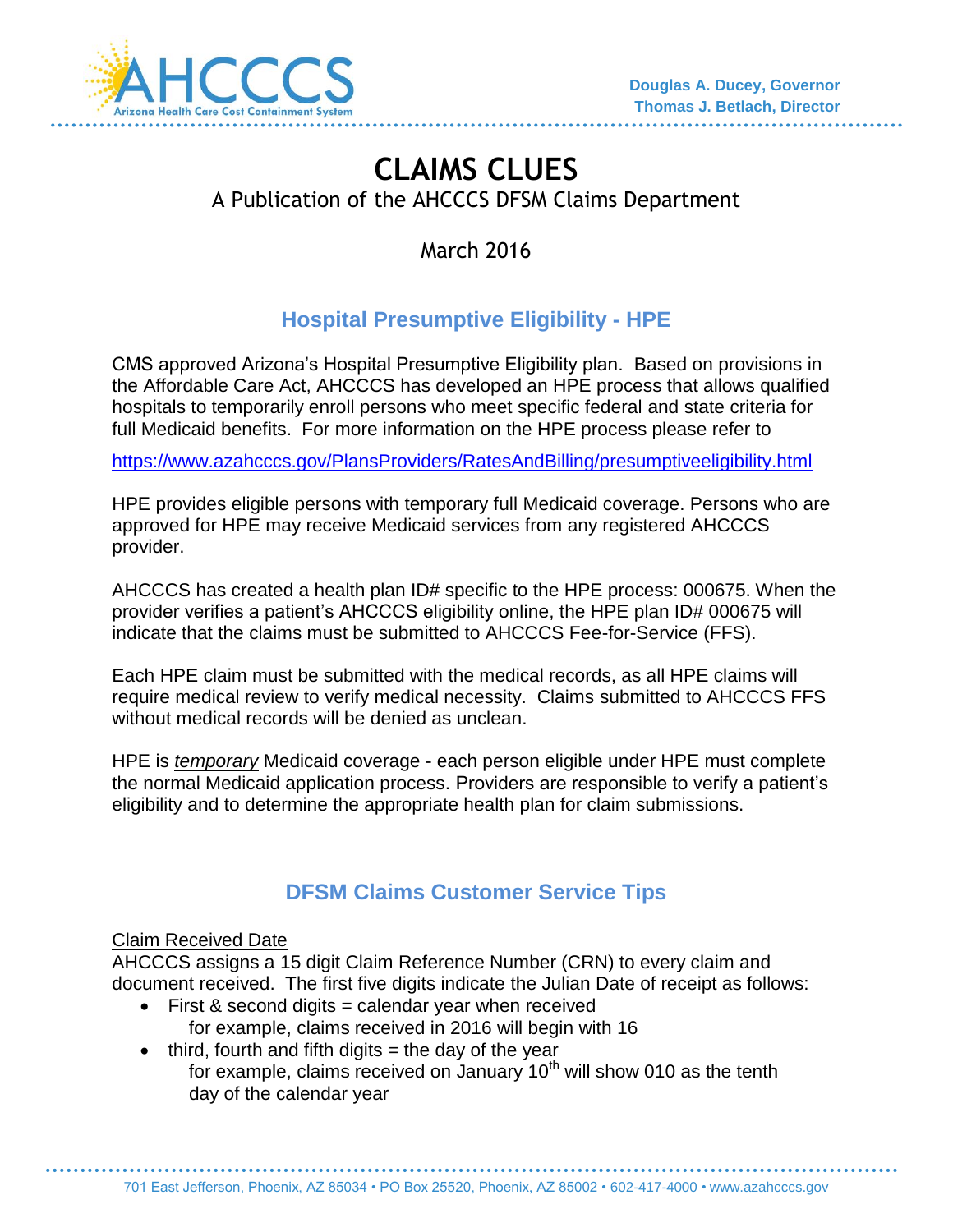When the calendar year is a "leap year" then February has 29 days and the leap year has 366 days. Non-leap years have 365 days. For example:

- $\bullet$  if a claim is received on March 1<sup>st</sup> 2016 (which is a leap year) then the CRN will begin with 16061 because March  $1<sup>st</sup>$  is the 61<sup>st</sup> day of 2016
- a claim received March  $1^{st}$  2015 (not a leap year) would have the CRN as 15060 because March  $1<sup>st</sup>$  is the 60<sup>th</sup> day of 2015

The CRN has been expanded to 15 digits to accommodate claims with more than 99 lines. The last 3 digits of the CRN indicate the line number. When inquiring about a whole claim the first 12 digits of the CRN will identify the whole claim. If the question or inquiry is related to a specific claim line, then the complete 15 digit CRN should be referenced.

#### Federal Emergency Service (FES)

Claims submitted for FES must be submitted with the appropriate "emergency" indicator. Failure to bill with appropriate "emergency" indicators will result in a denial, even if medical records are with the claim.

CMS 1500 claim form Box 24C must be submitted with a "Y" or "X". The UB-04 claim form must be submitted with Admit Type "1" to indicate 'emergency services". Failure to submit a claim without this information will result in a denial of the claim.

If the services rendered are not appropriate to bill with an emergency indicator then the claim should not be submitted to AHCCCS.

FES claims must also have medical records submitted with the claim, as each FES claim goes through medical review to assure the services meet the stringent federal criteria, which involves more than "medically necessity". Failure to include medical records with the claim submission will result in the denial of the claim.

Refer to the FFS Provider Manual Chapter 18 Federal Emergency Services Program for further details.

#### UB-04 Field 64

When submitting UB-04 claims, field 64 only should be used to indicate an AHCCCS CRN, if appropriate.

Entering another payer's claim number will result in an automatic denial of the claim as "unmatched key field". To remedy this "unmatched key field" denial the provider must submit a corrected claim removing the invalid claim number from Field 64 and replace it with the original CRN.

Refer to the FFS Provider Manual Chapter 4 General Billing Rules for further details on claim resubmission, replacements and voids.